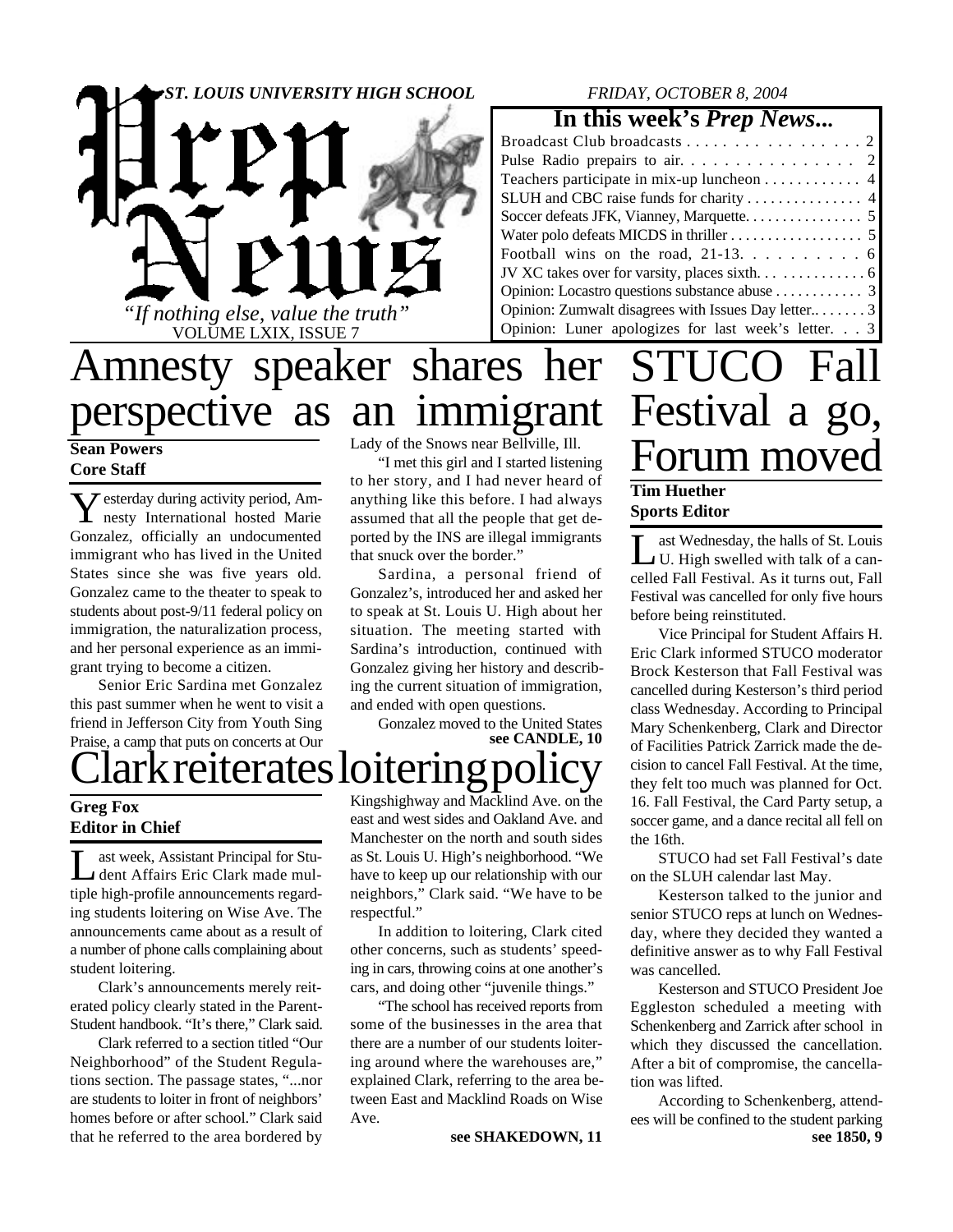## 2 **News** October 8, 2004<br> **COCODER ACCES** Broadcast Club debuts to good reviews

### **Brian Krebs Reporter**

Let as Friday, St. Louis U. High's Broad-<br>
cast Club premiered at the beginning<br>
of activity period. The show students saw ast Friday, St. Louis U. High's Broadcast Club premiered at the beginning had been taped Thursday. Then, on Monday during homeroom, the club followed this broadcast up with their very first live program.

Executive Producers Kevin Boehm, Brandon Zumwalt, and junior Mike Guilfoy lead the Broadcastbills, who include about 20 students from all years. According to Zumwalt, he and the other executive producers "stand in the back and watch everything. We are the swing men to go (to if) anything happens."

Supporting the executive producers is the trio of News Editor John Castelli, Sports Editor Justin Rottger, and Special Interest Editor Brad Klipfel. The duties of the editors include overseeing their respective sections and working with the reporters.

Steve Lestmann and junior Eddie

### Szewczyk are the club's bright and smiling anchors. Astonishingly, Szewczyk isn't a rookie to the broadcast buisness; he presently works as a reporter for Radio Disney AM1260.

Rounding out the rest of the crew are

those responsible for the various technical aspects, including sound, lighting, and cameras.

Those on both sides of the TV screen, the viewers and creators, were pleased with

the show. Moderator Tim O'Neil spoke of the first broadcast on Friday, saying, "Overall it was a decent first show." However O'Neil mentioned that there were a number of technical difficulties. "We were not

sure how (the equipment) would perform in actual taping," said O'Neil. "Most of those (problems) have been resolved and at least we know why we ran into the problems and we can take measures to make sure they don't happen again."

PHOTO BY TIMO KIM

**STUCO President Joe Eggleston (center) is interviewed by Eddie Szewczyk (left) and John Castelli.**

broadcasting." Surpris-

Z u m w a l t elaborated, "The editing machine we have is really t o u c h y (with) the things it will allow you to do while y o u ' r e

ingly, the club's live broadcast had very few technical glitches. "We had some problems switching cameras, but, clip-wise and

time-wise, it ended perfectly," said **see STUCO ANNEX, 4**

# ulse Radio gears up to hit the airwaves

### **Eric Durban Reporter**

A fter over a year of restoration, St. fter over a year of restoration, St. FM The Pulse, is ready to push its way back into the SLUH community. Although the station purchased a larger antenna last year, their signal still only reaches the parking lot. However, the station managerial staff, headed by senior Brad Tissi, has many plans to work around that hindrance and expand its listening audience.

One short-term goal is to have The Pulse play behind the scrolling announcements with teachers and students able to turn the volume up or down at their discretion. However, key broadcasting positions such as the Rec Room and Fitness Center cannot carry the station. To counter that problem, Sam Caputa, Director of Engineering at Emmis Communications, has volunteered to come and help out

with wiring and offer some promotional ideas.

On Friday, Oct. 22, The Pulse plans to come out of hibernation with a day Tissi terms "The Revival." The day will feature three DJs located on the upper field and outside the student commons. Making a return to the station he founded, Mark Emmanuel, '00, a recent graduate of SLU, will battle on the upper field alongside a friend of his, considered one of the better young DJs in St. Louis. The stylings of junior Si Kincaid, music director for the station, will be on display inside. Promotional items will also be given out to the crowd.

Tissi hopes for a good turnout to spread the word about the station and attract some more participation. "One of our main missions is to allow students to have fun and get some experience in radio," Tissi commented.

In addition to the on-air music, according to Tissi, The Pulse is considering broadcasting sporting events. For that, the station is interested in purchasing a \$500 ComPact machine, a universal broadcasting mixer that can work with any form of media.

To augment its \$500 budget allocated by the administration, the station is also currently working on a larger donation which would allow for the purchase of the ComPact and other necessary equipment.

Tissi would also like to purchase a pre-paid cell phone to allow broadcasting from away games. The play-by-play men would call into the station, which would then rout their broadcast onto the internet to be played at www.sluh.org/pulse, the official website of The Pulse.

"The Internet broadcasting will allow students and especially alumni who aren't at the game to listen in," Tissi said.

**see MEGAHERTZ, 10** Athletic Director Dick Wehner has also agreed to give The Pulse broadcast-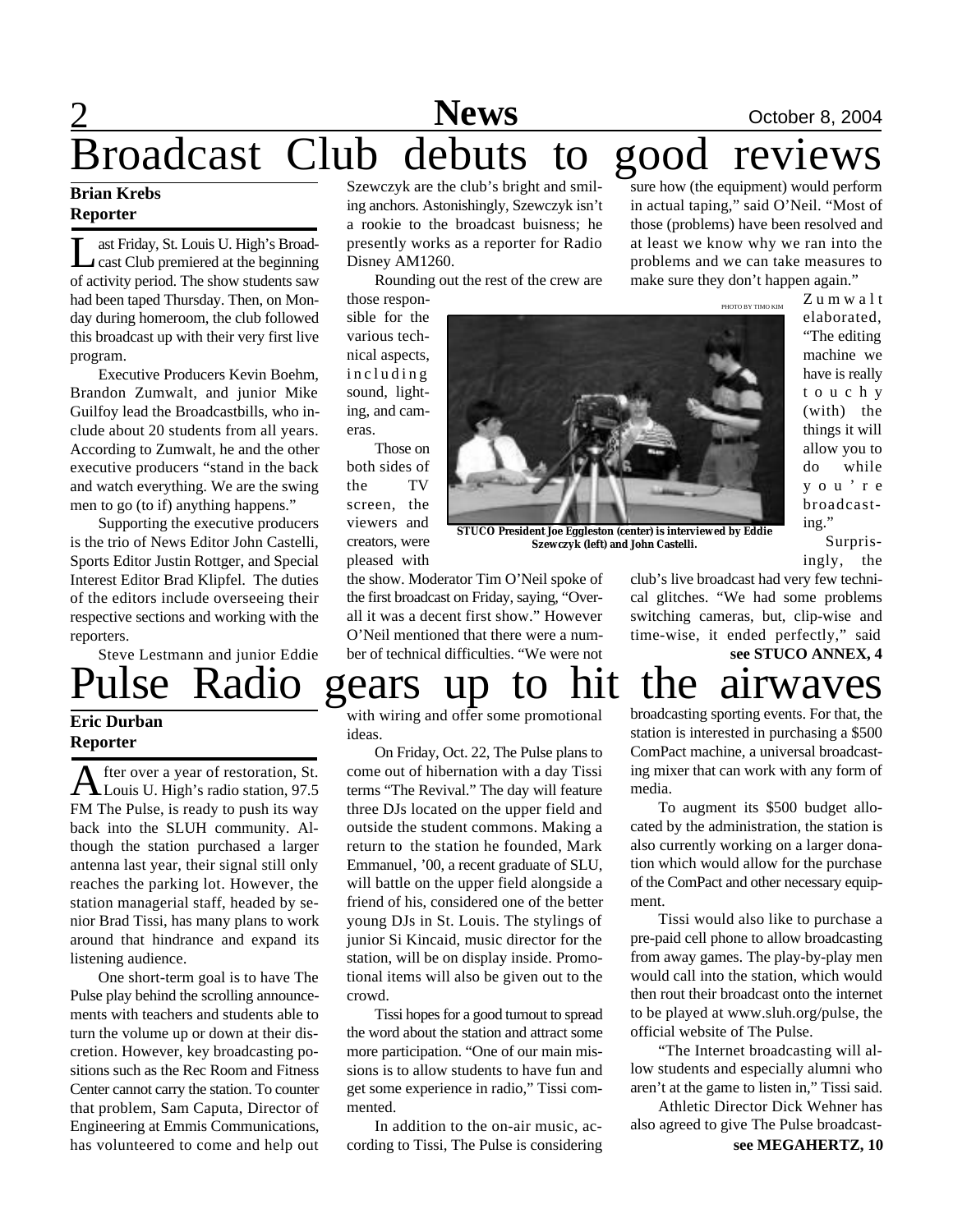# LETTERS TO THE EDITORS Locastro, '05, questions substance abuse

### To the Editor:

Tell me it's none of my business. I've heard everything from "Why should you care what we do?" to "It's none of your business," and "I'm not doing anything wrong." I've seen it first hand, I've been told people respect me because of my stance. I am by no means perfect, I've made my fair share of mistakes. I still have a problem that I'm just now beginning to put behind me.

But sometimes ... it pains me to see the same ones repeated by the people I care about. Drinking, smoking marijuana, doing drugs. Some people consider this a pastime. Almost a hobby. There are whole sciences behind it. There are never ending arguments as to the benefits of it, the fight to legalize the positive effects and the reasons to do so. People fight day and night for a reason for it.

My question is: Why? What draws people to this action? What is that enticing element behind it? I look around me, and I hear about prescription drug testing parties, whole clubs (with websites, even) created with the only goal being drinking and having a good time. Some of this made by my friends and fellow students, and that is disturbing in itself.

We're in a school that teaches how to take care of ourselves, and to respect our bodies ... is it effective education? I hear about homemade drug concoctions being brewed up, heavy alcohol use. What's the goal? Where is the finish line? And if there isn't one ... why do some people do it at all?! I know, I know ... I should let people be. I shouldn't be raising these questions, because I will just be shot down with "because we can." But that won't stop me.

## Zumwalt, '05, responds to Luner's letter

Dear *Prep News* and the entire SLUH community,

I would like to take this opportunity to express my disappointment with Jared Luner's letter last week. His letter concerned his personal "disgust with the organizers of this year's Issues Day." Mr. Luner's letter goes on to mention such falsities as "the speakers selected presented a biased, one-sided view on the issues that left no room for an opposing viewpoint" and "the organizers of the Issues Day presentations effectively created a monopoly of liberal viewpoints and left little room for diversity of thought, overlooking the goals of the Jesuit education by presenting the student body with extremely biased leftist positions."

The goal of a Jesuit education is to inform to the fullest degree. This is what the organizers had in mind when they **see ZUMWALT, 9**

I grew up seeing the effects. Let me reiterate the tragedy of my brother. He did it all. Started small. And eventually his potential was blown to hell. I can't believe it still. He was the best drummer I'd ever seen. And he let it get outta hand.

I have people I love, we all do. Friends and family. I have close friends, people I really care about that let themselves do this. Some revel in it. Some even rub it in my face, to incite me. They brag to me, conciously, knowing it'll upset me. I have friends that do that. I don't want them to do anything that would ruin their bodies or their potential. Don't we all have friends that we'd like to see succeed? Don't we feel this way about someone in our lives? They tell me it's not as bad as cigarettes, it's nonaddictive, it's other peoples' prescription drugs in the right dosage (I hope) ... does that take away from the fact that it's obviously not good for you at all? Maybe I'm wasting my breath. Knowing the way some people feel, I might be. But this is the only way I can say it. If anyone I know is reading this ... this is how I feel. Maybe you feel the same way about someone in your life. I'm looking for an answer.

The question I'm asking, once again: Why? Why do we do it to ourselves ... I can't make people stop. No one can make anyone do anything. But ... I'd like to think people will at least respect what I have to say ... even if they think I am wasting time. Thank you for reading this.

Joe Locastro, '05

## Luner, '05, apologizes for last week's tone

To the Editor:

My letter that was published in the *Prep News* last week was intended to reflect my perception of a bias on the part of the speakers that participated in Issues Day. My purpose was to state that the format of this event was not the most effective way to teach students about political issues in a manner that would enable us to make well-informed decisions. However, my letter was unfair towards the organizers.

The late Senator and UN Ambassador Daniel Patrick Moynihan strongly believed that public discourse should always be civil. I made the mistake of straying from this ideal. My intentions were not to level unfair accusations at faculty members, and I sincerely apologize for doing so.

Jared Luner, '05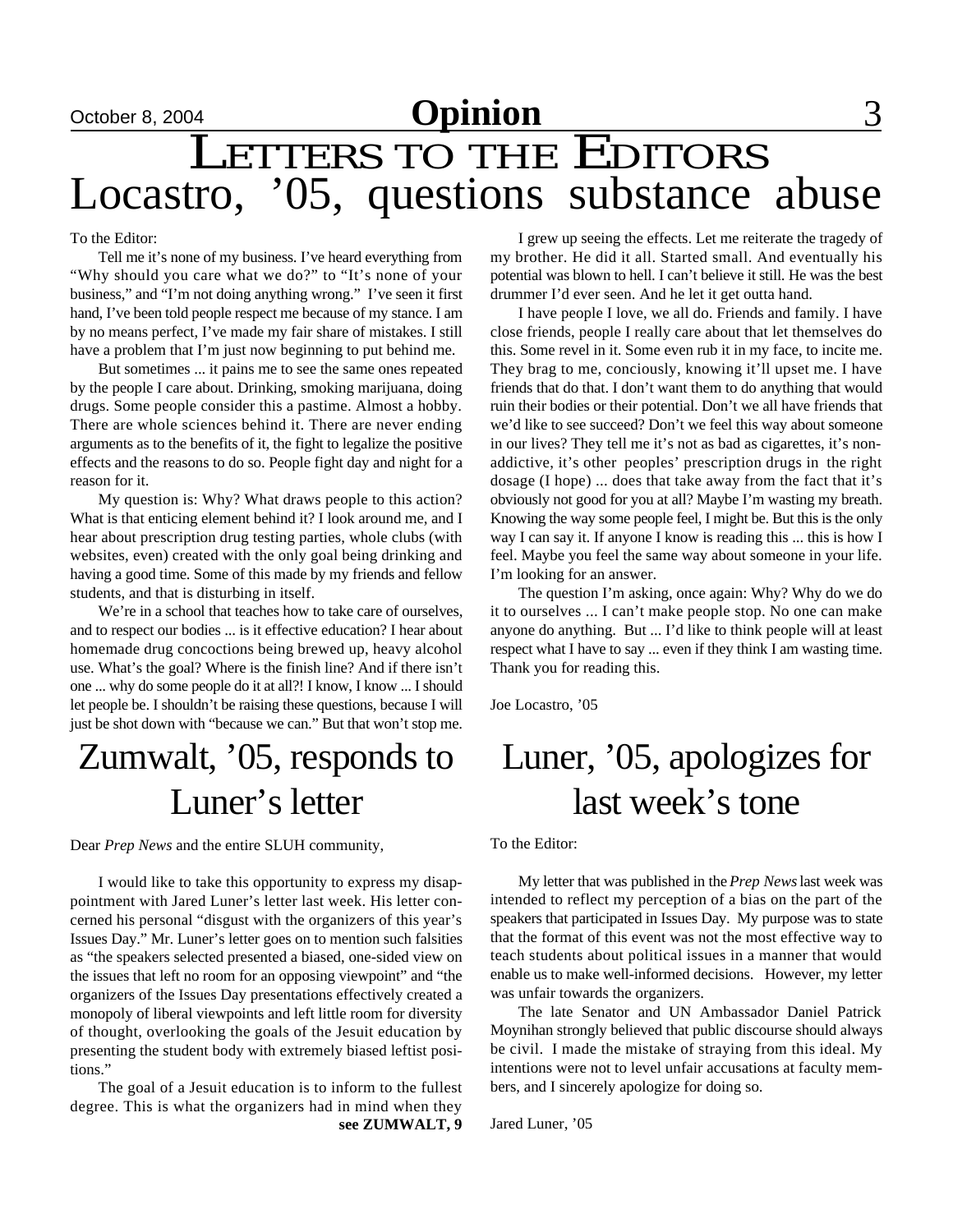# **News** October 8, 2004

 $\overline{4}$ Faculty, staff mix it up **Dan Everson** 

### **Jim Santel Reporter**

Twice a month throughout the school<br>year, St. Louis U. High faculty and year, St. Louis U. High faculty and staff members meet in the Currigan Room for a school-sponsored "mix-it-up" luncheon. The aim of these meals, according to chief luncheon organizer Art Zinselmeyer, is to gather the faculty together to "boost morale" and relax as an entire group. SLUH has already held three of these luncheons so far this year, and, according to Zinselmeyer, they have been quite successful.

The thought behind these gatherings dates back quite a while. For a number of years, the school sponsored the faculty's lunches, but this "no longer became financially feasible," Zinselmeyer said. When the school-financed lunches stopped, the faculty "spread out all over the place" to eat lunch—in the cafeteria, in their offices, and in their classrooms. When this occurred, Zinselmeyer said that the faculty felt like "they'd lost something."

Over the summer, Zinselmeyer attended the Jesuit Secondary Education Association convention, where he had the idea for such luncheons. Usually, these are days where students sit at a lunch table other than their usual one, but Zinselmeyer carried the idea over to the SLUH faculty.

English teacher Jim Raterman said that he believes the luncheons are a good idea "because you get to see people that in the rigor of the schedule you don't normally see. And there's good food."

 Zinselmeyer invites all adults employed by the school to come to the "Mixit-up" Luncheon. The next luncheon is scheduled for Oct. 21.

## SLUH, CBC to compete for charity

## **Reporter**

S ince Oct. 6, the SLUH-CBC fundraiser<br>
In this been surrounded with uncertainty.  $\bigcup$  has been surrounded with uncertainty.

"We are running behind on the CBC fundraiser right now," said STUCO president Joe Eggleston. "We were busy and not on top of things."

But since then, plans for the fundraiser have been concretized, and only a few details remain to be worked out.

On Wednesday night, CBC agreed to compete against SLUH in the annual charity event. The only major hurdle left is choosing a charitable organization for which to raise money. SLUH's STUCO is considering Loyola Academy, a Jesuit high school in Wilmette, Ill., and the Jesu-

## STUCO ANNEX

Zumwalt. The camera problems Zumwalt referred to include a problem common in professional newscasts: anchors looking into the wrong camera.

The overall format of the show varies upon whether it is the Monday or Friday show. On Monday, the TinaFeybills plan to use the broadcast to report on news from the weekend, such as football game highlights. According to Zumwalt, "Monday is a lot more news-oriented."

Because of the greater allowance of time, the club plans to use Friday to air feature stories, similar to the CSP story they did Monday.

Overall, students welcome the new way to receive information. Having the show at two different times of day seems to benefit the varying schedules for students as well. Sophomore Jon Kwock prefers the activity period broadcast because "if somebody is trying to get their homework done (during homeroom), it

its' St. Matthew the Apostle Parish in the Ville neighborhood in North Saint Louis. They suggested these charities to CBC, but the Cadets, as of press time, have not yet responded.

The two Student Councils hope to start the fundraiser today. SLUH and CBC students and faculty will compete to raise more money than the other school for the selected charity. To boost SLUH's chances of winning, STUCO will make a donation of an undecided amount. In this way, Eggleston plans to enjoy "the pride of beating CBC at yet another event."

The fundraiser will conclude at the highly-anticipated MCC football game between the Jr. Bills and Cadets on Friday, Oct. 15 at CBC. The winning school may be announced at the game.

(from 2) can be kind of distracting."

On the other hand, sophomore Jon Taaffe favors the homeroom broadcast, arguing that "it helps homeroom, which is usually sort of a dead time, go by fast." Senior Jack Buthod disagreed with Taaffe, adding that "it was quite early in the morning and I wasn't really in the mood."

While praising the club for its great first two shows, some students have some advice. A number of students interviewed suggested that a TelePrompTer be used to keep anchors looking into the camera at all times. Others proposed an idea already planned to be implemented by the club: video highlights of sporting events.

Junior Alex Luebbert agreed that the club has some things to work out but believes that the club "will get better each time they do it."

Mike Roth agreed with Luebbert, saying, "They're just experimenting with it right now and hopefully in a month or so they'll be able to fine tune everything."

## **Mothers Club Wreath Sale**

The SLUH Mothers Club is currently holding their Christmas Wreath and Holiday Greens Sale, plus a new Party Lite fundraiser, with proceeds benefitting the

Honduras Project. Order forms were mailed home and additional forms are available in the Mothers Club office. Our holiday products will be on display at the Card Party on October 17th. Any questions? Please call Abby Cole or Laura Herzberg. Thanks for supporting the Mothers Club!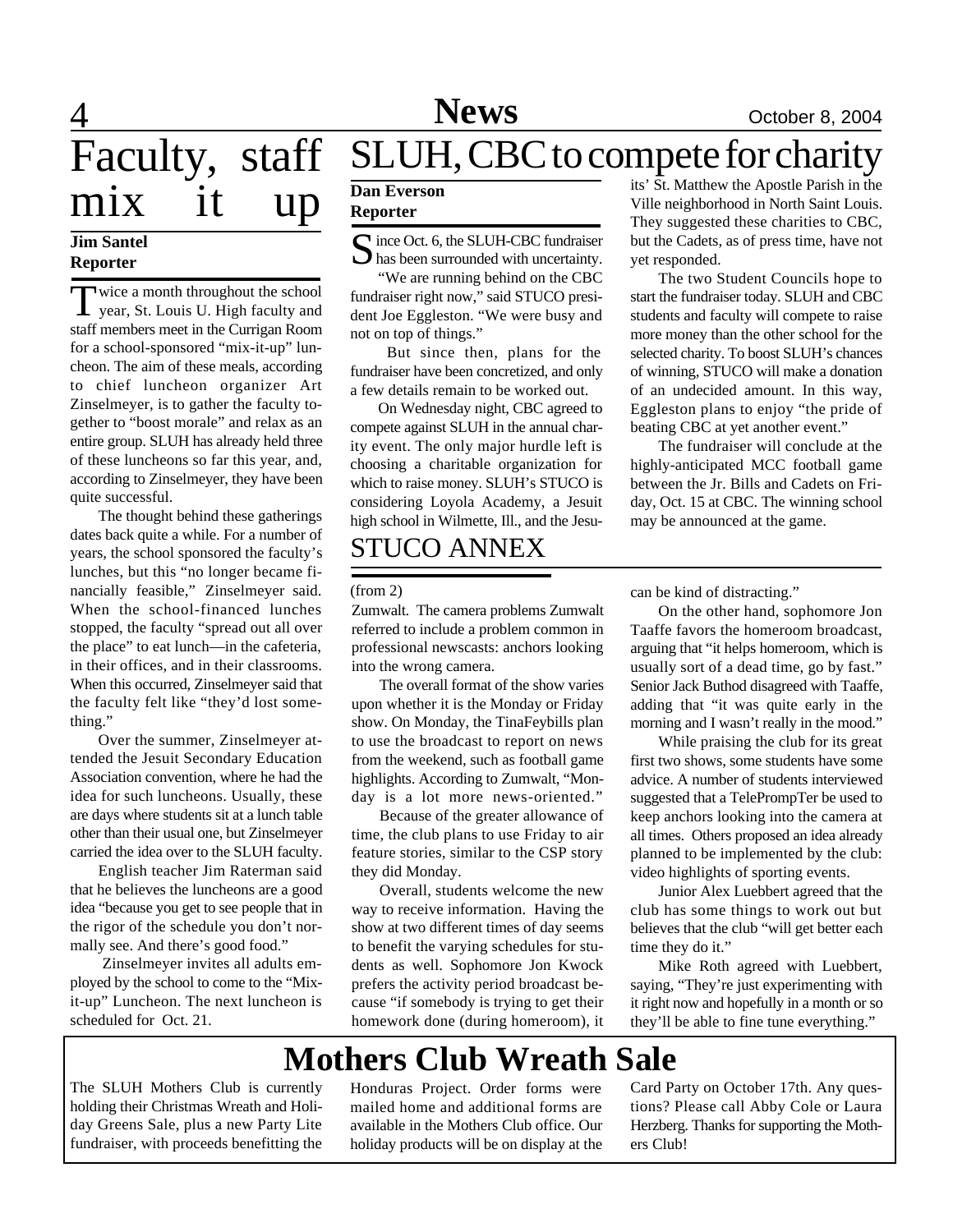## **Sports**

## October 8, 2004 **Sports** 5 Aquabills win thriller vs. MICDS, 11-10 *Jr. Bills come back from 3 down in fourth quarter*

### **Greg Mantych Reporter**

t is hard to deny the St. Louis U. High

It is hard to deny the St. Louis potential for excellence. They silenced any doubts this past week when they displayed consistently intense and dominating play in the water, annihilating Parkway West, Lafayette, Ladue and, most notably, archrival MICDS.

This past Friday, the U. High water polo team faced off against the Parkway West Longhorns. From the very start of the game, the Jr. Bills controlled the

water; nearly every team member scored a goal. In the midst of the destruction, Parkway West could only muster two goals, and SLUH finished the game, 18-2.

Without wasting time, the Speedobills battled the Lafayette Lancers on Monday. Up 11-7 in the fourth quarter, four consecutive goals from juniors Ben Favier,

## Goals start to flow: soccer went 3-0-1 **Andrew Schroeder, Tim Malecek**

**Reporters**

C apping their win streak at six, the Jr.<br>Bill soccer team won three out of Apping their win streak at six, the Jr. their four games this week, beating Marquette, Vianney, and John F. Kennedy. They also tied Lafayette on Wednesday night to give them two draws on the year, making their record 11-4-2.

The Soccerbills traveled to Marquette Mustang territory last Friday night and came away with a decisive 5-1 victory despite the cold and misty conditions. The Jr. Bills came out strong in the first half with a couple of good scoring opportunities before sophomore forward Matt Leinauer scored his team-leading sixth goal of the season, breaking the scoreless tie with 13 minutes left in the half.

The play started with senior Luke Schlafly, who played the ball back to fellow senior Connor Finnegan. Finnegan then crossed the ball from the left side.

Max Grady, Matt Ampleman and Wes Going vaulted the Jr. Bills to 15-7, sealing the victory.

This past Tuesday, a packed Forest



**A Jr. Bill battles it out with MICDS during the come-from-behind victory**

Park Community College, including STUCO religious commissioner Marty Wilhelm's leading of the enthusiastic cheering section, witnessed SLUH butt heads with fellow water polo giant MICDS.

Last year, the Jr. Bills fell to the MICDS Rams in a disheartening loss for the state championship and have been thirsty for revenge ever since.

"We definitely expected a *really* good game," said co-captain Tim Szewczyk,

> "and we knew that they were coming off a tough loss to Chaminade."

 However, MICDS did not hesitate to jump right into the game, scoring two quick goals at the start of the first quarter. Co-captain Tim Heafner answered back with a screaming shot past the goalie's head. Heafner and MICDS both scored again, but the Rams finished the first quarter ahead 4- 2.

**see CLUTCH, 7** Several minutes into the second quarter, Szewczyk wrestled with a defender in front of the net and managed to flip the ball into the goal. The Speedobills continued to claw at the heels of the Rams, both literally and figuratively. Yet with twenty seconds left in the period, MICDS bounced

PHOTO BY TIM MALECEK

ward Scott Brown ripped a shot from the right side, deflecting it back to Finnegan, who booted it into the open net for the Jr. Bills' second goal of the night.

Right before halftime, Leinauer gained possession of the ball in the Marquette end, made a nifty move to get around a Mustang defender, looked up, and crossed the ball right to the feet of junior Tom Irvin. Irvin settled the ball and fired a shot into the top netting to put the Charlie2bills up 3-0 going into the break.

The onslaught continued in the second half when freshman Tom Meyer headed a corner kick by junior Chris Schranck into the left side of the goal in the 24th minute for the fourth Jr. Bill goal of the night. Five minutes later, junior Billy Ferris nailed a shot into the goal from the left side to cap off SLUH's scoring.

**see TOURNEY, 8** With a commanding 5-0 lead, the Jr.



**Senior Scott Brown (9) manuevers during the 5-1 victory vs. Marquette Friday.**

Leinauer positioned himself under the ball and leaped, heading it into the top right corner of the goal, out of the reach of the Marquette goalie.

Just three minutes later, senior for-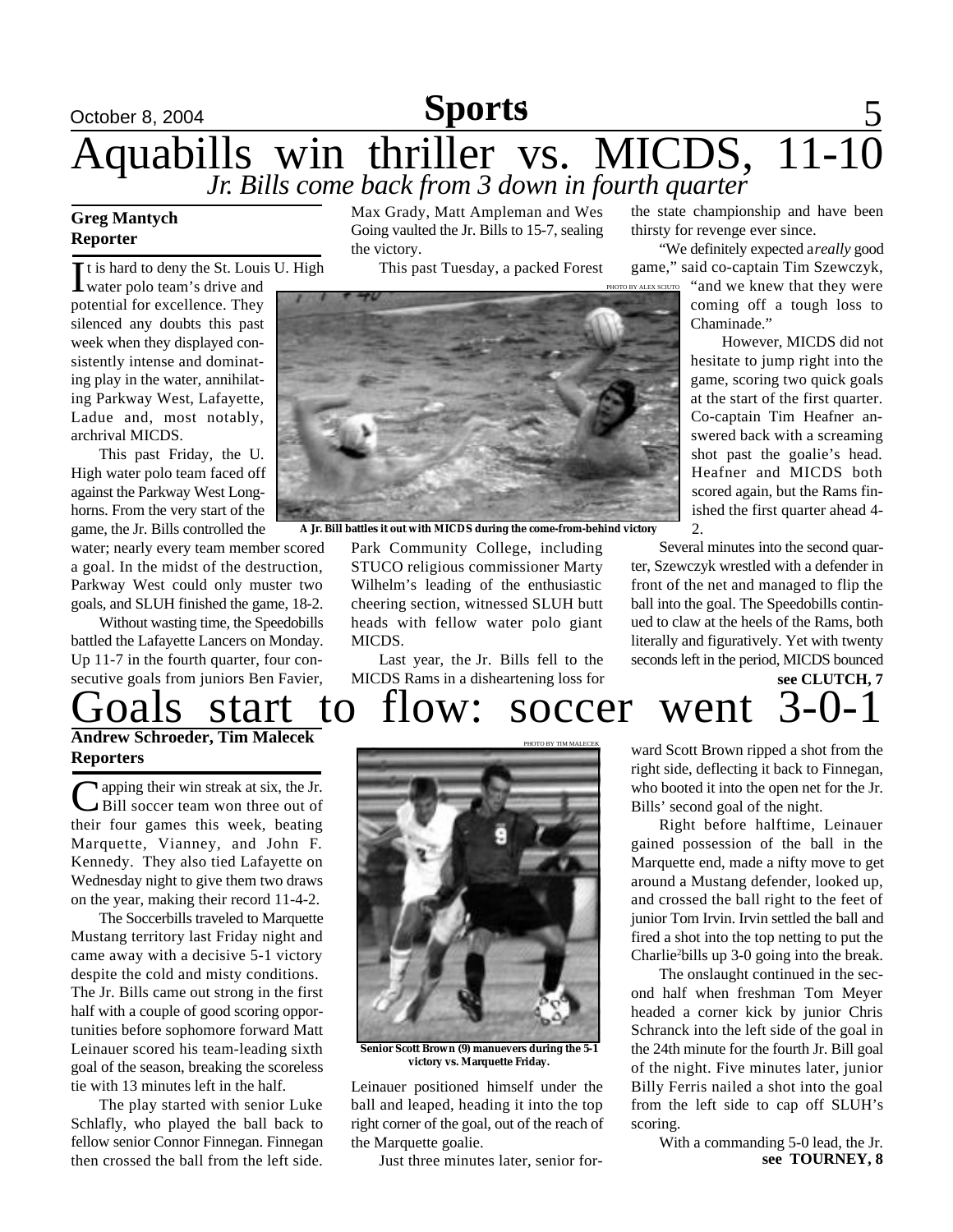## $\underline{6}$ **Sports October 8, 2004** Footbills move to  $4-1$  with  $21-13$  win vs.

### **Seth Clampett Reporter**

**Let Thursday night, the Kornfeldbills**<br>traveled 2.5 hours south to Cape ast Thursday night, the Kornfeldbills Girardeau to face off against the Cape Central Tigers. The Footbills started off slowly but worked through some problems to drive back with a 21-13 victory.

Starting off the game, Cape Central took possession of the ball and began a strong passing game to move down the field. They capitalized on the first drive, scoring a touchdown with 6:06 left in the opening quarter.

The Gridironbills had the ball at the start of the second quarter and began a short drive down the field. Stephen Simmons took a handoff and ran through a gap in the defense to score for the Jr. Bills with 11:24 left in the half. Quarterback Matt Behr kicked and scored the extra point to tie the score 7-7.

The Jr. Bills had another chance to score again before the end of the half, when Behr attempted a 38-yard field goal, but he missed wide and the score

### remained 7-7 at the end of the first half.

Kornfeld said of the Tigers' passing game, "(Their quarterback) did a nice job. He threw a great ball. When you look at it on film, there's times we've got two or three guys around the guy that catches the ball, yet he was able to put it in there. So you've got to give him credit for putting the ball where it needed to be."

The Footbills came out ready to step up the game for the second half. On the first possession, the Jr. Bills offense marched down the field into scoring position. Senior receiver John Warner caught a 20-yard pass from Behr and ran it into the end zone. The Jr. Bills missed the extra point, however, putting the score at 13-7.

Of the missed extra point, Kornfeld said, "We have made some changes; obviously we have a different holder and we have a different kicker right now. We're not going to be one hundred percent. ... (But) Matt Behr is going to hit more than he misses."

The highlight of the game occurred on a Cape Central offensive drive. Junior linebacker Isaiah Cole recovered a fumble

with 3:12 left in the third quarter. The offense took the field, and on the first play, Simmons ran 57 yards for a touchdown. Behr then completed a pass to junior fullback Chris Hoffman for the two-point conversion.

The Tigers responded with a touchdown on a pass from their quarterback Garrett Stevens with 9:28 left in the game. The Jr. Bills defense then seemed to be in control of the game, as Warner blocked the extra point attempt to leave the score at 21-13. The final blow to the Central offense came when senior linebacker Bob Schuster broke up their 4th and 10 attempt, giving the Jr. Bills the ball. The offense ran the clock out to clinch the victory.

Kornfeld was pleased with the offense's ability to run the ball and hold it for about seven minutes to secure the win.

"Any time you go away and play in somebody else's house and come out of there with a win you've got to be very pleased with (the outcome,)" Kornfeld said. He thought that at "the end of the

## second seven step up, place **see CAPERS, 7**

### **Henry Samson Reporter**

 $\overline{J}$  hile the varsity team basked in the comfort of a weekend off, the JV and freshman teams experienced a true "trial by fire" weekend. Jesuit runners from around the midwest assembled last Saturday at DeSmet to test their might against their Ignatian brothers.

 The second seven, or leading JV runners, were called up to represent the Bills in the tough varsity field. Even though the second seven placed 6th out of seven varsity teams, head coach Jim Linhares stated, "We came out of that meet happy with the results. We asked the kids to run against some pretty competitive teams, and they produced good times."

 The team fulfilled last week's prophecy of assistant coach Tom Flanagan by garnering five medals at the day's end. However, Lady Luck did not smile so brightly upon the Billikens in the scoring category. Even though the team placed sixth, the vast majority of the team ran personal bests.

Sophomore Pete Heagney, who has been rising all season, answered the challenge by placing first for the Harrierbills with a time of 17:31. About the performance, Heagney said, "I guess it was nice to get a taste of running really fast and of feeling the responsibility of a number-one runner." Because of his efforts, he will be running with the "big dogs" in the varsity race tomorrow.

Senior Charlie Samson was next, at 17:38, followed closely by sophomore Nathan Banet's smoking 17:43, a new personal record by almost 30 seconds. Senior John Kelly struggled a bit but put out a valiant 17:48. Runnning sub-18 for the first time with a 17:54, junior Dave Rhoads bested his previous personal record by nearly 30 seconds. Pat Mannhard, finally achieving his "family record," rounded out the team along with Shane Mulligan, at 18:14 and 18:19, respectively.

 Hurt by the loss of its usual top places, the JV team walked away with a fourthplace finish. A slew of runners bested their personal records, but two runners stood out in particular. Junior Andy Bonner hammered down a giant and ran 17:49. Sophomore Matt Lawder also finished extremely well, at 17:53. With underclassmen running sub-18 times, the team is shaping up to be in good hands for many future seasons.

 The freshmen defended their undefeated record by beating a solid Regis High team by 7 points. Stephen Shumacher, Don Geders, and Dan Warner each dipped below the nineteen minute mark, an elite freshman standard, propelling the team to victory.

Last Saturday marked the end of the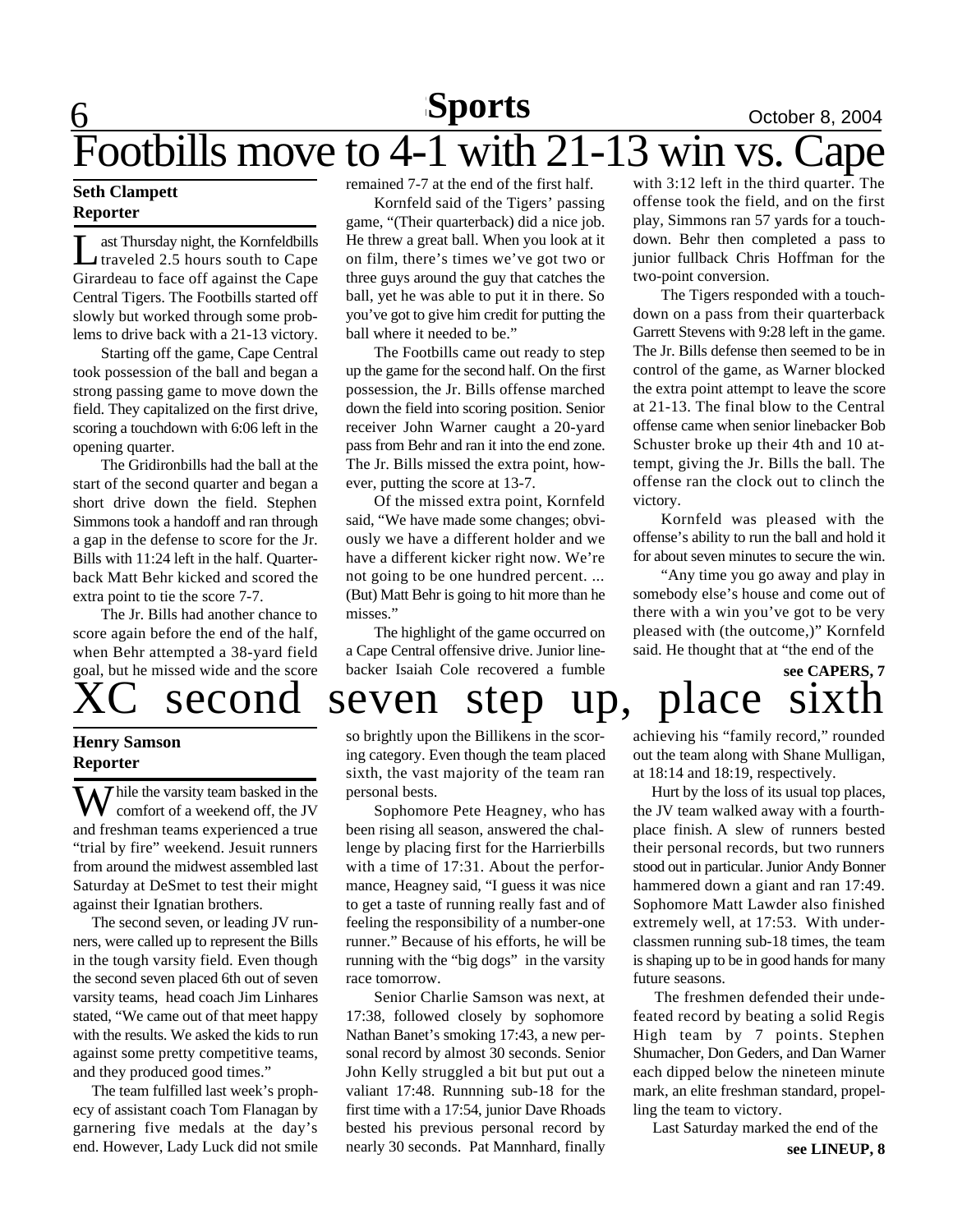### October 8, 2004 **Sports** 7 **Sports**

### Week in review: Underclassman Sports Wrap **B-Soccer**

**Overall record:** 6-7-2 **This week:** 1-1-0 Defeated DeSmet on Tuesday, 2-1 Lost to St. Mary's on Wednesday, 1-0 **Next game:** Thursday @ CBC @ 4 p.m.

#### **C-Soccer**

**Overall Record:** 10-1-0 **This week:** 4-0

Defeated MICDS JV Friday, 6-0 Defeated St. Dominic's Saturday, 4-0\* Defeated DeSmet (White) Tuesday, 1-0\* Defeated Hazelwood Cent. Thurs., 8-0\* **Next Game:** Semifinals of Tournament vs. Vianney @ 5:00 @ CBC\* \*Denotes CBC Tournament Game

### **JUTCH**

(from 5)

a shot off the hand of goalie Rick Bettger, maintaining a steady lead at 5-3.

Leading the Jr. Bills 8-5 going into the fourth quarter, MICDS showed few signs of weakness as the Jr. Bills continued to fight. While the three-point deficit caused dismay in the faces of many of the screaming fans, it only fueled SLUH's desire to come back.

At the start of the fourth quarter, Favier redirected a rebound for a goal, then followed with another after an advantageous MICDS kick-out to pull SLUH to within one.

With forty seconds left in the game and the Jr. Bills still down by one, an MICDS player was penalized with a kickout, giving SLUH one extra man. Knowing that this was the last chance to come back, senior Tim Lonergan rocketed a shot right into the opposing goal, tying the game 8-8 as regulation time ran out.

"Coming back from being down by three in the fourth quarter," head coach Paul Baudendistel said, "I knew that we were fully capable of winning this game in overtime."

As the first of two overtime periods started, SLUH and MICDS both played hard, refusing to walk away with a loss.

The first overtime period was characterized by tough defensive play and several offensive attempts, but MICDS scored a goal with fourteen seconds left in the **Overall Record:** 3-3 **Last week:**1-0 Defeated DeSmet yesterday, 20-3 Next Game: Friday Oct. 15 vs. Vianney @ 4:30 p.m.

**JV water polo Overall record:** 11-0 **This week:** 6-0 Defeated Parkway West on Friday, 4-3 Defeated Ft. Zumwalt West on Saturday, 13-4 Defeated Lafayette on Monday, 9-1 Defeated MICDS on Tuesday, 11-0 Defeated Ladue on Wednesday, 11-0 Defeated Chaminade yesterday, 6-1 **Next Game:** Tuesday @ John Burroughs @ 4 p.m.

first period, putting them ahead by one.

With two minutes left in the second overtime and the game far from over, Heafner whizzed in a shot to tie the game. After MICDS answered with another goal, SLUH did just the same as Szewczyk rocketed in a goal with only one minute remaining.

Time was running out fast; the palms of every onlooking fan were red, and their throats sore from cheering.

As the game was winding down, Bettger recovered a failed MICDS shot, and the Jr. Bills headed back down the pool on offense.

As every player swam around in chaos, Heafner was fouled with a mere four seconds left. In the climax of the game, Heafner emerged from the water and buried a shot to end the game with a dramatic 11-10 win.

"We came out playing really hard," Bettger said, "and gave them a fight on defense."

"The reason we won that game was not just because of plays from Tim Heafner and Rick Bettger," Baudendistel said. "Kevin O'Neill and Tim Szewczyk didn't come out of the water once. Those support guys were awesome."

Coming off the momentum of such a victory, SLUH played Ladue last Wednesday.

After the Jr. Bills scored six goals in

**B-Football Overall record:** 11-0-1 **This Week:** 1-0-1 Defeated Marquette on Friday, 6-1 Tied Vianney on Saturday, 2-2 **Next Game:** Today @ Chaminade @ 4 p.m.

**Overall record:** 3-3 **This week:**0-1 Lost to DeSmet yesterday, 7-6 **Next Game:** Thursday Oct. 14 vs. CBC . @ 4:30 p.m

### **Note: For JV and C XC results, check the XC article on page 6.**

—Compiled by Scott Mueller and Tim Huether

the first half while Ladue was only able to come up with one, the Hydrobills were unstoppable.

Scoring three more unanswered goals, SLUH only allowed two more shots from Ladue, emerging with the win, 10-3.

Next Tuesday, SLUH battles John Burroughs at 5 p.m. This should to be an exciting game, and all are invited to come.

### **CAPERS**

#### (from 6)

ballgame we did the things we needed to do to win a ballgame."

Hoffman had an impressive game in both rushing and receiving. Kornfeld said of his performance, "He did a nice job. Chris stepped up for us. We knew we had a great football player, and for him to carry the football like he's been doing, it's been great, and we look for him to continue on to help us in ballgames."

To prepare for tonight's game against MCC rival DeSmet, Kornfeld said that the Jr. Bills plan to counteract the MCC's top-ranked running back, Munir Prince, as well as their quarterback by "trying to shut down (their) running game as well as the pass, depending on where they're trying to hurt us. (We'll) make adjustments accordingly."

Kornfeld said, "This might be one of the best DeSmet teams I've seen in a long, long time."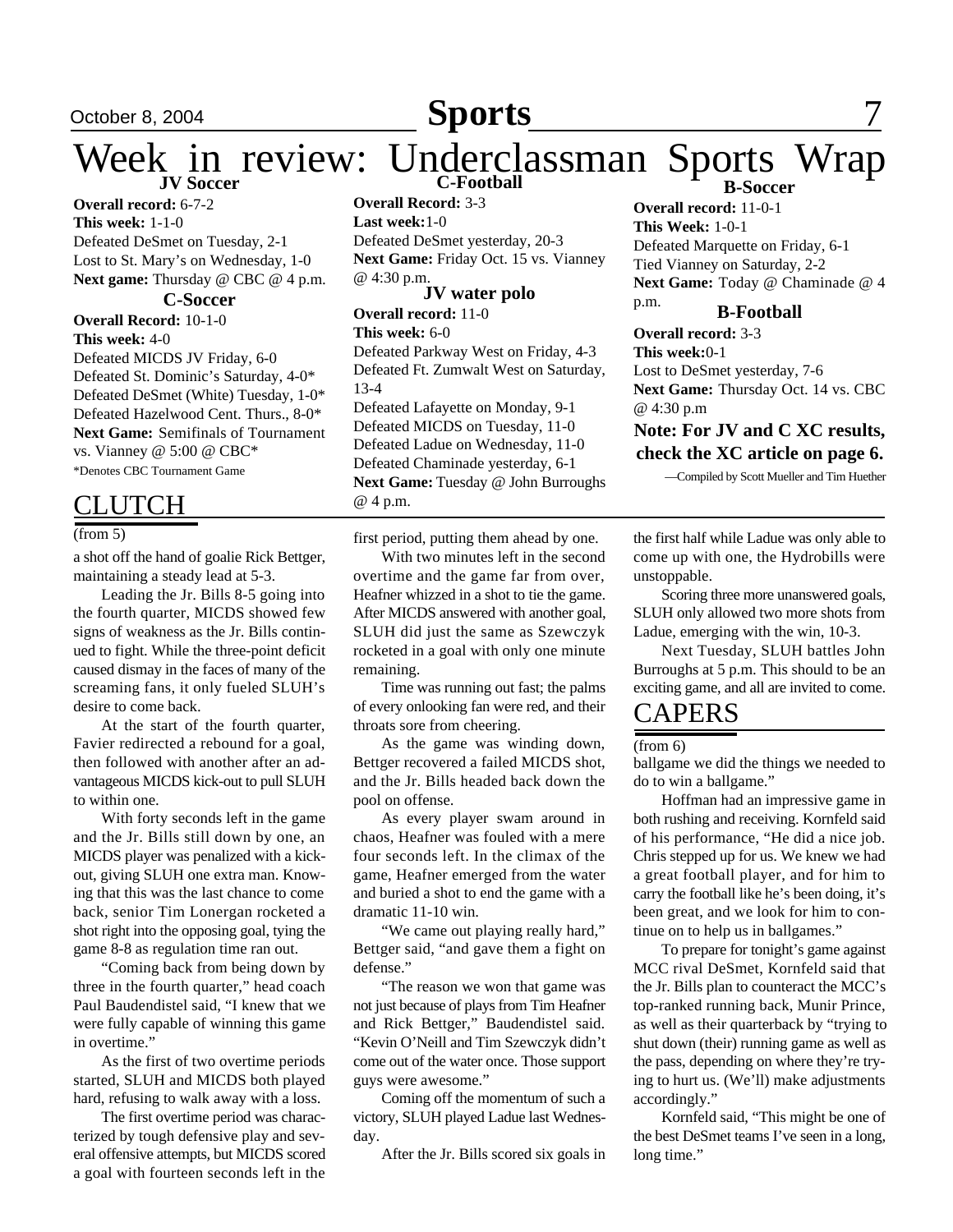# **Sports October 8, 2004**

## 8 TOURNEY

### $(from 5)$

Bills let up a bit, so Marquette managed a couple of good shots before they finally put one past senior goalkeeper Wyatt Woods with seven minutes remaining. It wasn't sufficient, however, and SLUH cruised to a 5-1 win.

Saturday night, the Soccerbills came back home to square off against MCC rival Vianney, whom they had beaten earlier in the year, 2-1. This time the score turned out to be a little more lopsided as the Jr. Bills punished the Griffins, 4-0.

Seventeen minutes into the first half, junior Zach Weiss and Irvin hooked up to put the Jr. Bills on the scoreboard. Weiss carried the ball up the middle of the field and played it ahead to Irvin, who poked it past the charging Vianney goalie and into the net from 30 yards out.

The rest of the half saw pretty balanced play, with shots and saves on both sides. SLUH senior goalie Joe Guntli made an amazing diving save to rob Vianney of a goal with five minutes left in the half to preserve the shutout.

Just before halftime, Brown added an insurance goal by burying a half-volley into the right side of the net to put the Jr. Bills up 2-0.

Vianney came out strong in the second half with several shots in the first several minutes, but SLUH's defense held strong and Guntli pounced on everything that came his way. Then, with 23 minutes left in the half, Weiss rocketed a shot from 30 yards into the right side of the net, which punched through the Vianney goalie's hands.

The Jr. Bill defense continued to deny the Griffins any opportunities to score, and the game proceeded to move up and down the field for the remainder of the game. Just before the final whistle blew, senior forward Matt Wilson put away a loose ball, sealing the Jr. Bills' 4-0 victory.

Commenting on the number of goals scored over the weekend, coach Charlie Martel said that the team is "shooting like men," something which they have been trying to work on all year. "We have the ability to put teams away," said Martel, "but we need to score first, which builds our confidence."

The Jr. Bills hoped to keep the scoring trend going this week as they started the Hudson Memorial Tournament at Soccer Park. In the first game of the tournament on Tuesday evening, the Soccerbills matched up with the Celts from John F. Kennedy High School.

SLUH struck first, about halfway through the first half when Finnegan put a huge Irvin throw-in into the side netting. The Jr. Bills kept up the pressure with several scoring chances, but could not net another goal in the first half.

The Celts, on the other hand, finished the first half with a well-placed chip-shot over the outstretched hand of junior goalie Mike Hennicke, tying the score at halftime, 1-1.

JFK seemed content with tying the Jr. Bills and did everything in their power to keep the Soccerbills from scoring again. For the entire second half, they packed ten players in the box every time the Jr. Bills had the ball down in their end which, according to Martel, "is every coach's nightmare."

The Martelbills kept up the intense pressure and eventually overcame JFK's defensive strategy, breaking the tie with 12:30 left in the second half. Senior midfielder Paul Eschen gained control of a loose ball after the JFK goalie dropped it, and knocked it in to put SLUH up 2- 1. Then, three minutes later, the Jr. Bills finished the Celts off. Leinauer tapped in the ball after the Celt goalie deflected a shot by Schlafly to wrap up the 3-1 victory.

The Jr. Bills returned to Soccer Park the next evening to face off against Lafayette. With around five minutes gone, the Jr. Bills scored off a corner kick. The corner sailed to Meyer, who headed it toward the post. A Lafayette defender popped the ball into the air, but Leinauer stuffed the ball in.

The Jr. Bills produced numerous shots after that, many caused by the superb play and tenacity of Eschen, but most sailed wide or were easily stopped by the goalie. SLUH dominated the game for the rest of the first half, casually passing on the back line before sending it forward. Eschen continued to supply the Jr. Bills with movement to the goal but could not advance. The half ended 1-0.

The Adidasbills came out of halftime with much the same play. A ball cleared after a corner kick rolled to Weiss, who aimed a blistering shot at the goal, going just wide. The Jr. Bills continued to take shots from outside the box but could not find any success.

Lafayette responded with a goal about halfway through the second half. A free kick from 25 yards out beat goalie Wyatt Woods. A Lafayette player faked the kick into the wall, blocking the shot to the left half of the goal, drawing Woods toward the right. A second player kicked the ball right to the far post out of Wood's reach.

Senior Tim Weir was sent off after receiving a yellow card and Lafayette picked up momentum. The teams split possession for the rest of the game. Near the end of the game, Woods stopped a close chance on a free kick and the game ended a 1-1 tie.

Come out and support the Soccerbills as they wrap up the Hudson tournament this weekend with the semi-final game against St. Dominic on Friday and the final on Saturday night, both at Soccer Park.

### LINEUP

#### (from 6)

regular season for the Harriers. Now all eyes look towards the conference meet and its consequent bragging rights. Yet again we turn to Flanagan for wisdom.

"On a perfect day," said Flanagan, "we could place our top five in the first team all MCC group." To achieve first team all-MCC honors, one must finish in the top seven places in the race. "It's an ambitious goal, but it's attainable," said Flanagan.

As for the freshmen and JV units, Flanagan commented, "Both these groups have challenges. The freshmen have an unbeaten record to uphold; the JV on the other hand have probably the most difficult day. DeSmet has some tough JV runners, and we do not want to lose."

Come rain or shine, the forecast for tomorrow is madness. Varsity goes at 10 a.m., with JV at 10:45 a.m. and C at 11:30 a.m.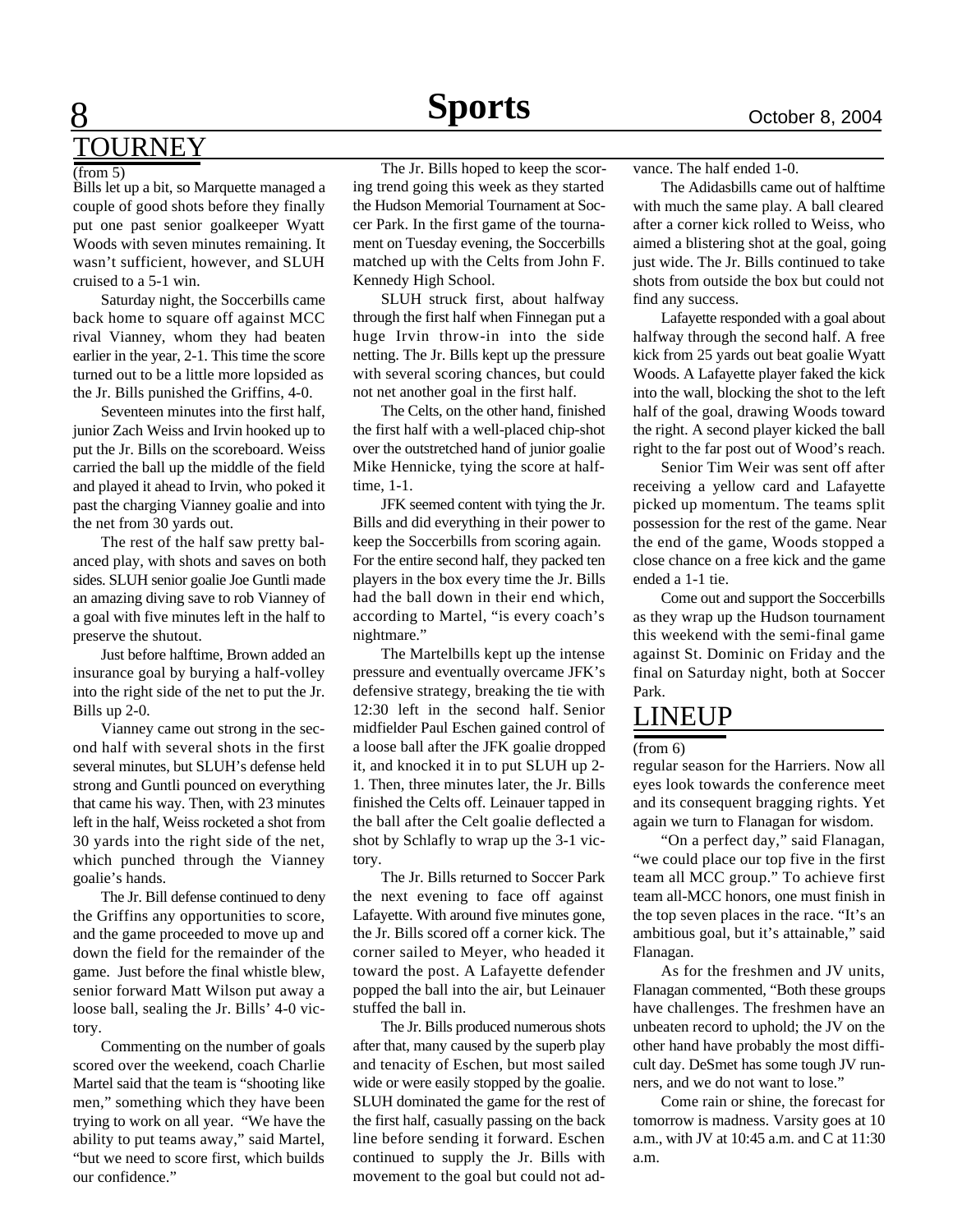### ZUMWALT

contacted our speakers for the informational sessions. During the selection processes the speakers were told to present a nonpartisan, overall view of their respected fields. For exactly this point, we cannot fault our organizers. There is no need to be "disgusted" at these individuals. Many of the speakers selected were overly qualified to teach on their issues. Mr. Luner specifically cites the information sessions of "War on Terror" and "Healthcare" as two faulty lectures. However it was taken by Mr. Luner, the qualifications of the lecturers who held these two classes speak differently. The War on Terror sessions were held by Dr. James Gilsinan, the Dean of the College of Public Service at SLU, Mr. Ronald Skaggs, formerly a vice and homicide detective, now the law enforcement coordinator for the United States attorney's office, and Samuel Simon, the director of public safety and the city emergency management agency. To me, these men not only seem overqualified for their positions, but they also didn't seem very biased and one-sided. While I was inside the War on Terror session, I felt the exact opposite of Mr. Luner. In fact, Mr. Skaggs seemed very conservative to me, especially when he defended the Patriot Act. Mr. Luner also cites that there was no room for an opposing viewpoint. In my experience I didn't hear any of the speakers saying "no questions, I'm 100 percent right," in fact, in many of my classes there were engaged intellectual debates taking place.

I would also like to refute the accusation Mr. Luner made that the presentations created a liberal viewpoint monopoly that presented the student body with extremely biased leftist positions. I guess Mr. Luner just got his terms mixed up. Merriam-Webster's Collegiate Dictionary defines a monopoly as an exclusive possession or control. Not Mr. Luner's definition of monopoly as a majority. I admit that quite a few of the presenters were Democrats. Since many of these people

(from 3) have earned their doctorates it should not come as a surprise. According to *American Government: Institutions and Policies*, trends have shown that the more education someone has received the more they tend to lean toward the progressive side of the political spectrum. But still, with this tendency in place, I witnessed several conservative information sessions. These sessions included the lecturers: Sergeant Nick Belford of the U.S. Army, Detective Windell Ishman, a narcotics officer for the city of St. Louis, and the aforementioned Mr. Ronald Skaggs, of the U.S. attorneys office. These are a few of the speakers I met on Issues Day, and I'm sure not the only conservative ones.

> Even if many of the speakers did lean toward liberalism, the final results of the election prove how effective their viewpoints were. If it truly were a liberal monopoly, I ask you Mr. Luner, why did Bush win in such a landslide? If people were taught "how to think" as you claim in your letter and everything taught was "extremely biased leftist positions," why did Bush win by 160 electoral votes and 138 popular votes? To me, your argument doesn't make any sense.

> I'm sorry that Mr. Luner had such a bad experience at Issues Day 2004, but having only attended 3 classes I find it hard to believe his accusation that liberalism held a monopoly throughout the events. Obviously he didn't visit the sessions that I did. And to address Mr. Luner's worries that the students involved in Issues Day 2008 will be "let down," I believe that we shouldn't worry. If Issues Day 2008 is half as entertaining and informational as Issues Day 2004, everyone is in for a great experience. And I doubt that future students will have the same "leftist saturation" experience that Mr. Luner had, because for Mr. Luner, pretty much everything in the political spectrum is to the left of him.

> Hoping to expand political perspectives, Brandon Zumwalt '05

## 1850

#### (from 1)

to the student parking lot area, and are not allowed in the building. STUCO will acquire Johnny-on-the-Spots for the event. Because of the Card Party preparation in the gym and the dance performance in the theater, there will be no possibility to move the event inside if it rains. Approximately two hundred parking spaces must be left open on the student lot for attendees of the dance performance. Student parking will be available nearer the warehouses, and SLUH will provide security for those cars.

"We hope everybody's happy and we hope STUCO has a great day," said Schenkenberg.

According to Kesterson, all of Fall Festival's events are still scheduled to take place, including a beach volleyball tournament, chili cookoff, barbecue, bands playing, washers, a wiffleball tournament organized by the wiffleball club, and general community enjoyment. Attendees will also be encouraged to attend the soccer game afterwards in the stadium against DeSmet at 7 p.m.

In other STUCO-related events, Thursday's forum meeting, which was to take place in the gym, was postponed until Oct. 22. Kesterson decided to postpone it because he didn't want to take students away from Amnesty International's speaker, Marie Gonzalez, in the theater. "(Gonzalez) needed to be heard," said Kesterson. Because of the postponement, there will be two forum meetings in the second quarter to make up for the lack of one in the first quarter. The second forum is scheduled for Dec. 2.

Speakers on the Israeli-Palestinian & Iraqi conflicts will be in the Theater during Activity Period. **Wheels of Justice Speakers**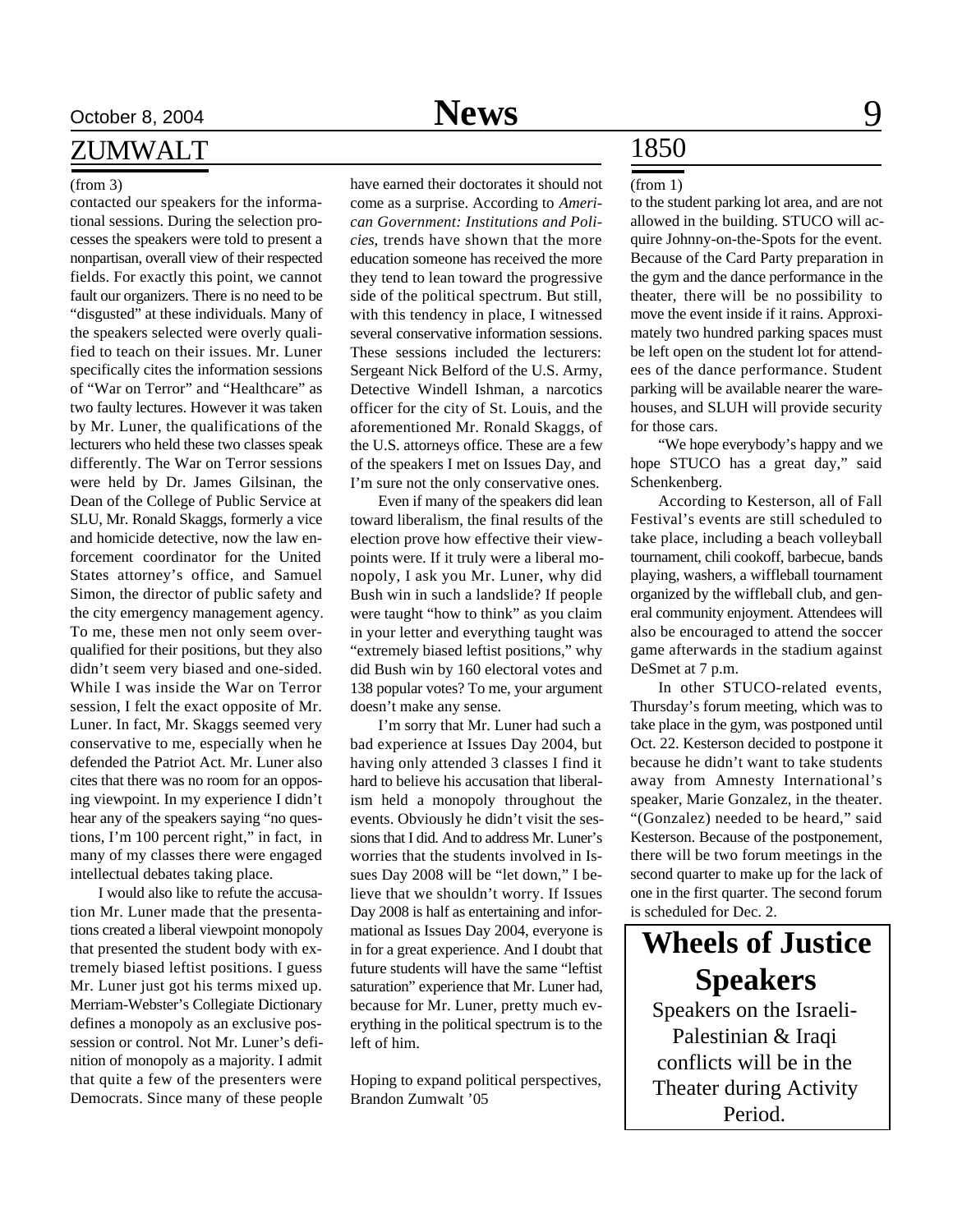from Costa Rica with her parents when she was five. They have since resided in Jefferson City, where her father previously worked as a state employee.

For about the past fourteen years the Gonzalezes have paid taxes and possessed social security numbers and work documents, but were never considered fully naturalized citizens.

Marie, along with other American youths, attended twelve years of school, and graduated from high school in

(from 1) 11, the INS now classifies her family as "undocumented," as it does many illegal immigrants without papers.

When the INS and homeland security began to more strictly enforce immigration laws, Marie's father lost his job with the state government. Since that time, nobody in her family has been allowed to hold a job, so their family depends on the support of their local Catholic church, friends, and a lawyer to guide them through the legal process.

"She's lived a normal life just like me or you, but the INS, for some reason,

makes her family wait to see if they can stay or have to leave," said Sardina.

> Said Gonzalez, "We're still waiting ... the chance for an appeal to the legistature is slim to none. The immigration process is incredibly complex. I've been raised in this culture and it's hard for me to understand it all."

> "It (the Dream Act) would be for students who have lived in the U.S. for years before, attained a high school diploma or G.E.D., and good law-abiding kids who do well in school," said Gonzalez.

She also mentioned her support for reforming the im-

migration system in our country today. She said that she has lobbied in Washington D.C. twice. Both times Gonzalez has gone to D.C., politicians have ignored their constituents' cause. She said, "They (politicians) can't decide how to reform immigration to make it a better more efficient process. The presidential candidates both ignore the issue and don't go either way on it."

Senior Kevin Becvar said, "I thought she presented it really well. It almost made me feel guilty for her because she's practically a citizen and she lives each day not knowing if she has to go back (to Costa Rica)." He added, "I think politicians are avoiding the issue. You would think it would be a big issue with homeland security, but neither candidate will pick a stance. They just avoid the issue."

Senior James Lang commented about the speech, "I look at the issue and think it's interesting how complex this whole situation is. If any immigrant already familiar with a culture and a way of doing things has to have a lawyer just to go through the process of immigration, just think how hard it must be for a poor immigrant who just hopped over the border with nothing."

## MEGAHERTZ

### (from 2)

ing room in the stadium booth and in the gym.

Other goals for the year include a Battle of the Bands and a switch to AM bandwidth, which would allow the radio signal to penetrate through more of the school. "I have good managers behind me who have put in a lot of work to make this station successful and we have also benefited from the help of moderator Matt Sciuto," Tissi expressed. "We would like to get as ready for the second semester as possible."

There are many broadcasting time slots still open during the day and Tissi invites anyone interested to come participate at the station.

## **Announcements**

Attention juniors and seniors: Interested in a career in pharmacy? If so, stop by the counseling office for information on an opportunity to spend a few hours in a pharmacy. Deadline to apply is October 12.

The Counseling Office is sponsoring group counseling on "issues of grief" for teens who have experienced the death of a relative or friend. If interested, please see Mr. Dougan or Mrs. Michalski. Confidentiality is assured.

Attention freshmen: The Rifle Range will be open after exams on Monday, Tuesday and Thursday.

**Marie Gonzalez addresses the theater.**

Jefferson City in the class of 2004.

In her speech, Gonzalez brought up the topic of the Dream Act, which is important in her stuation. Even though she has received all of her education in America, she cannot attend college as a resident of Missouri and the United States. According to Gonzalez, who has just this past year graduated high school, 65,000 other youths are going through the same experience as "undocumented" citizens. The Dream Act would allow these people to remain in America for their college education.

The Gonzalezes came to America originally on a travel visa and then applied for a visa which allowed her family to remain for ten years. However, after 9/

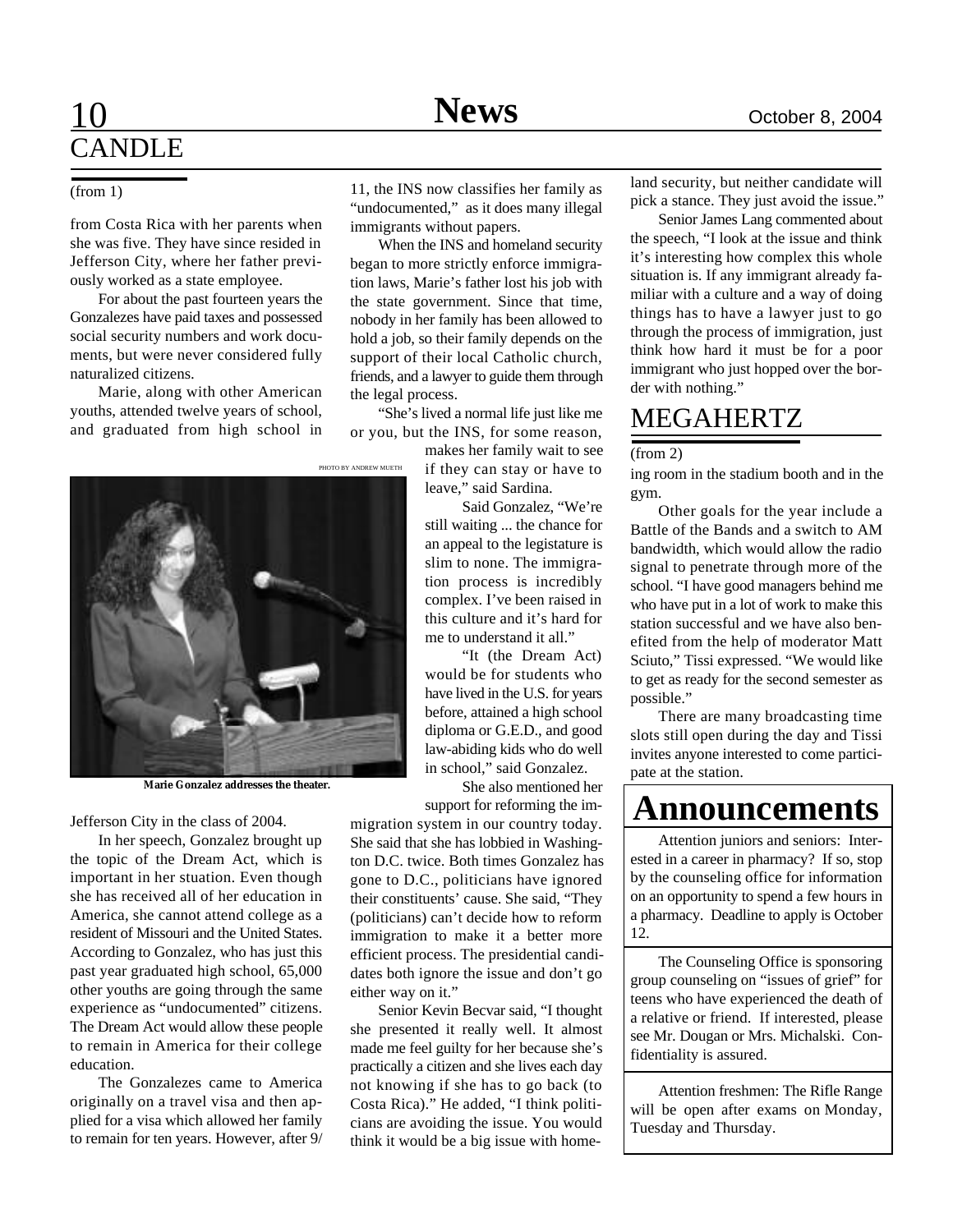## SHAKEDOWN

### (from 1)

"The people at the Steel Erection Company... drive by disgruntled and make gestures sometimes," said one senior, speculating on who has been calling the school.

Administrators began receiving re-

hours. As is the nature of rumors, some information is false, and Clark's policy is to talk to both the student and his parents and inform them of the rumors.

Will Ernst, one senior who has been accused of loitering said, "Somebody gave Mr. Clark my name. ... He got my name, and I have never been on Wise. I have

PHOTO BY ALEX SCIUTO



**Wise Ave. between East Rd. and Macklind Rd.**

ports last spring, which eventually reached Clark, who is the head of "all behavior of students on and off campus," as he puts it. Clark said that many reports came in late last year, though one senior reported activity at the site beginning in December of 2003.

Reports of the activity on Wise differ greatly. A number of crushed beer cans line the brush on the sides of the street, but the source of these cans is debated.

"There is a lot of littering there," said a senior. "We litter our lunch and stuff, but all those beer cans have nothing to do with us. We don't drink beer after school there."

Clark says that some of the reports cited cigarette smoking while others complained that "beer cans, small liquor bottles ... (and) food wrappings were left there." Still other reports document students congregating around cars. When this happens, Clark said, "you can't tell what's going on there."

"I have heard rumors," Clark said, "that there is alcohol and drug use (at Wise)," sometimes even during school

never even driven

up the street before."

Students have been loitering on Wise during senior lunch and after school. Clark said that students who do eat lunch at Wise "take advantage of the school's grace" of senior off-campus lunch privileges.

One senior tried to justify the activity on Wise, saying,

"It's fairly innocent. It's a place to hang

out for lunch, and after school, we don't want to go home right immediately, so we just hang out."

Clark said that the administrators' stance on controlled substances is one of "immediate care and concern—it's not about punishment. We're trying to deal with the culture that our students have to deal with, with illegal drinking, use of drugs, etc. Our concern is the safety and welfare of our students."

Clark also outlined the administration's policy on dealing with addiction, which is to help the student and help the student's parents help him, but he said that this involves a student being "willing to be helped."

According to Clark, punishments for being caught loitering in the neighborhood includes a phone call to the student's parents. In addition, Clark also threatened to revoke off-campus lunch privileges for offenses during the lunch period and assigning Saturday JUG service. "When I

say 'don't do it,'" Clark said, "and (students) do it, that's just defiance."

Although seniors who loiter during their lunch period jeopardize their participation in the off-campus lunch program, Clark said that seniors who do not loiter will not be affected. "I'm not one for blanket discipline," Clark explained. "You have to look at individual cases. If there are 20 seniors (loitering), why should 230 have to be punished?"

Some students were surprised by the announcements, but others were not. An informal and random sampling of freshmen found none who knew of loitering problems, but most seniors had been aware of the problem for some time. "I was not aware that it was a problem," said one senior, "but I was aware of some illicit drug sales last year. ... I had heard rumors of drug use."

Since Clark's announcements, both students and Clark have agreed that loitering has dropped off, with some reporting that it has stopped altogether. One senior who used to frequent Wise said, "We just don't go up there anymore."



**The intersection of East and Wise.**

The announcements may have stopped loitering at Wise, but Clark still has concerns about students loitering during free time at lunch and before and after school. "Here's the concern: (Students) leave the boundaries that I have set," Clark explained, "and they take it elsewhere. ... The school will do everything it can to prevent that, but it's up to the students and parents."